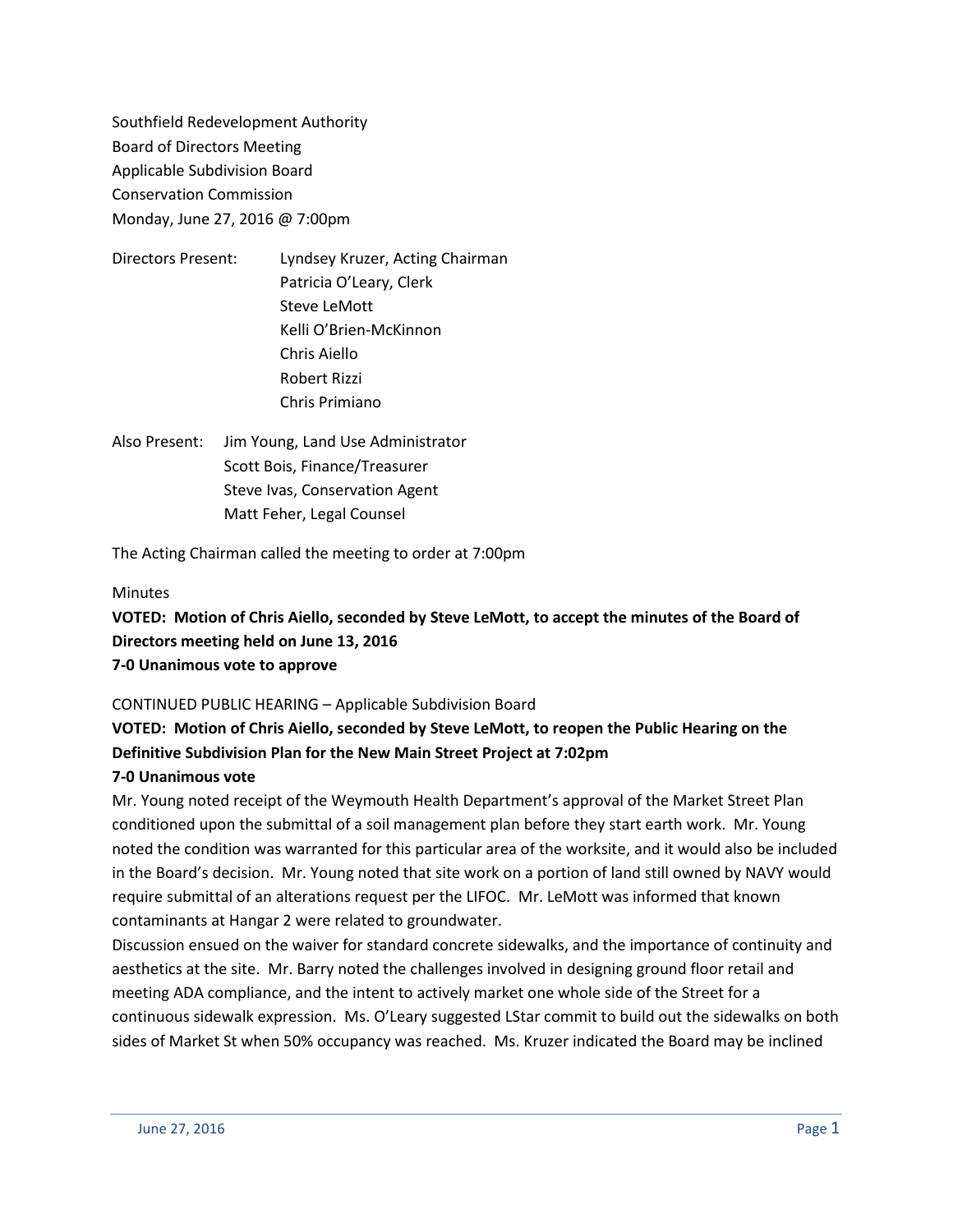to disapprove future development applications if the Board had concerns about aesthetics. Further discussion ensued on the lighting plan waiver. Mr. Young noted that street lights would be installed at Parkway/MGA intersections.

# PUBLIC HEARING COMMENTS

Mary Parsons, Rockland, was informed that the site work and soil stockpiling would occur within the Town of Weymouth.

John Brewer, South Weymouth, strongly recommended that left turning lanes be added to the MGA/Market St. intersection. He was informed that approving the subdivision plan would not create new traffic, and that traffic would be discussed during the various Development Plan Application reviews. Ms. Kruzer noted as traffic volumes increased the Board may require installation of left turning lanes as a condition for future plan approvals.

# **VOTED: Motion of Chris Aiello, seconded by Chris Primiano, to close the Public Hearing on the Definitive Subdivision Plan for New Main Street Project at 7:25pm**

# **7-0 Unanimous vote**

Board Measure 16-025

**VOTED: Motion of Chris Aiello, seconded by Chris Primiano, to approve, with conditions, the Application for Approval of a Definitive Subdivision Plan for Market Street submitted by LStar Southfield, LLC; and to waive the following sections of the Subdivision Rules and Regulations: Section 3.1 (C) Maximum depth of water main, Section 3.4 (G) Minimum curve radius & (G) Fifteenfoot sidewalks, Section 3.4 (S)(1) Standard Concrete sidewalks & (S)(8) 12-ft. curb return radii for Main St/Neighborhood Street intersection, Section 3.5 Lighting Plan, Section 3.6 (K)(2) Minimum cover over storm drain pipe & (K)(2) Minimum grade of storm drain pipe and Section 4.5 (A)(7) Main St/Trotter Rd. Landscape Plan**

**7-0 Unanimous vote**

# CONTINUED PUBLIC HEARING – CONSERVATION COMMISSION

# **VOTED: Motion of Robert Rizzi, seconded by Chris Aiello, to reopen the Public Hearing on the Notice of Intent New Main Street project at 7:25pm**

# **7-0 Unanimous vote**

Mr. Young noted the hearing was continued to respond to concerns of the Independent Observer. Ms. White confirmed that VHB's responses were in compliance with DEP regulations. Mr. Ivas, Conservation Agent, thanked the applicant and consultants for taking the initiative to create a detailed Stormwater analysis for previous, existing and future site wide conditions.

Mrs. Parsons, Rockland, was informed that storm water would drain to the TACAN Outfall and into the west branch of French's Stream; and that seven underground infiltration basins located along Main Street would decrease onsite storm flow.

**VOTED: Motion of Chris Aiello, seconded by Steve LeMott, to close the Public Hearing on the Notice of Intent New Main Street Project at 7:30pm**

# **7-0 Unanimous vote**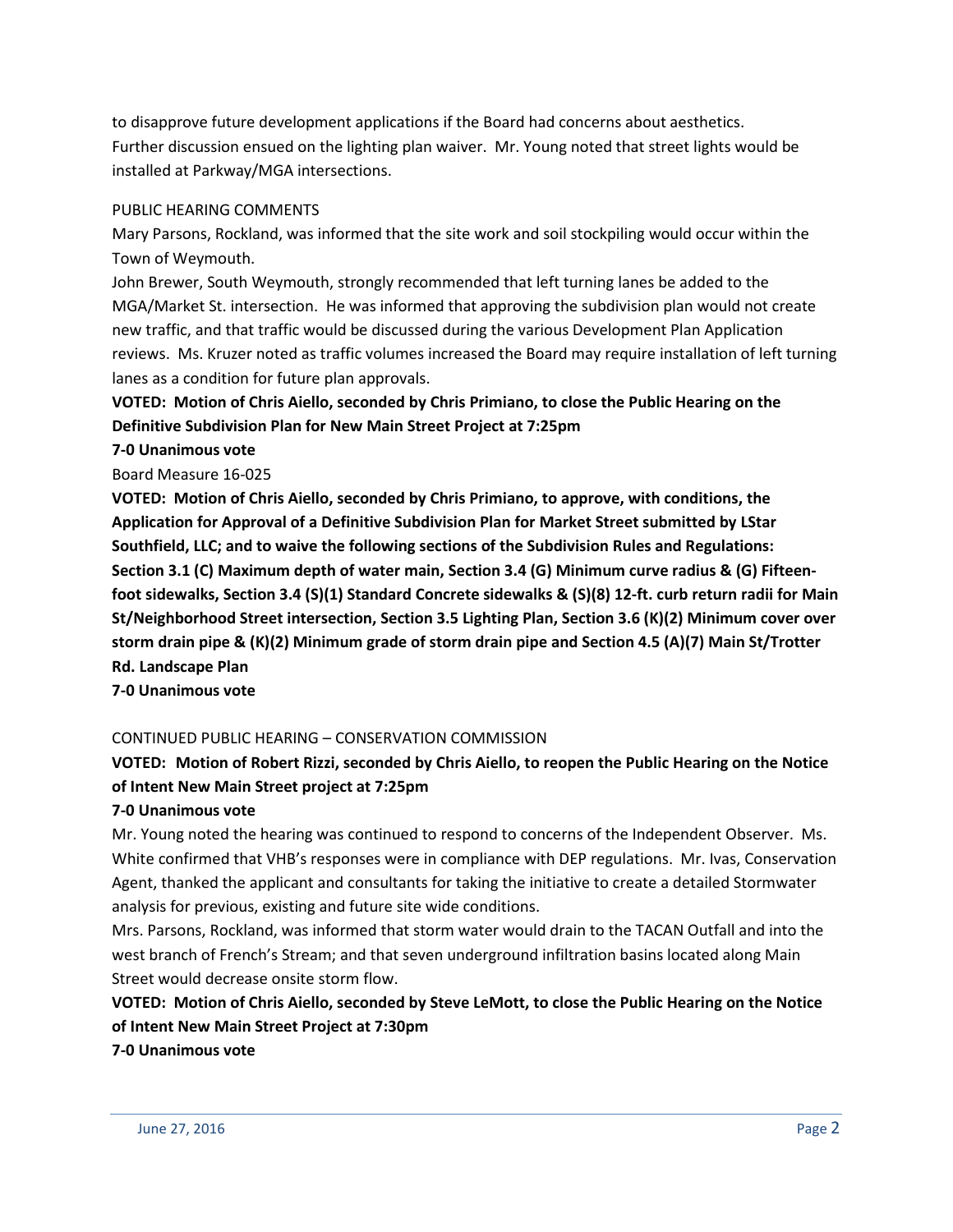#### Board Measure 16-026

**VOTED: Motion of Chris Aiello, seconded by Chris Primiano, to approve the Notice of Intent for New Main Street (DEP File #SE081-1174) and to issue an Order of Conditions, as presented 7-0 Unanimous vote**

#### ANR Plan – Winterwoods-2

Mr. Young briefed the Board on the status of the Winterwoods project, and the specific lots noted on the ANR Plan Winterwoods-2.

#### Board measure 16-028

**VOTED: Motion of Chris Aiello, seconded by Kelli O'Brien-McKinnon, that Approval under the Subdivision Control Law is not required for the subdivision of land as shown on the Plan entitled 'Approval-Not-Required Plan – Winterwoods 2' dated June 9, 2016**

#### **7-0 Unanimous vote**

# Winterwoods – 2 Closing Documents

Mr. Young reviewed the status of LStar's land transfer to Pulte Homes for the second half of their Winterwoods project. Mr. Feher reviewed the SRA documents to be executed (contingent upon LStar's revenue sharing payment to NAVY) in order for the LStar to Pulte Homes land conveyance to take place. Board Measure 16-029

**VOTED: Motion of Chris Aiello, seconded by Robert Rizzi, that in connection with LStar Southfield, LLC's transfer of several parcels of land for 'Winterwoods-2' to Pulte Homes of New England, LLC, the Chairman or the Vice Chairman (in the event of the Chairman's absence) of the Board of Directors of the Authority (each an "Authorized party"), each acting alone, be and hereby is authorized and directed, in the name and on behalf of the Authority, to execute and deliver the DDA Estoppel Certificate, the Partial Release of Memorandum of Understanding, and the Partial Release of Revenue Sharing Notice, all as presented this evening, and any and all other similar instruments necessary or desirable, which such other instruments shall be in such form and to contain such terms and provisions as the Authorized party executing the same shall deem necessary or desirable, as conclusively evidenced by his or her execution thereof**

# **7-0 Unanimous vote**

# Parkway Extension Project

Mr. Feher stated the Board was being asked to authorize the Chairman or Vice Chairman to enter into an East/West Parkway Extension Agreement with LStar once all outstanding terms were finalized. He provided a detailed review of SRA responsibilities, and LStar's agreement to back stop SRA's financial obligations including project costs in excess of grant funds, contingencies, SRA legal costs (up to \$60K), and other related costs. Discussion ensued on contractor payment disbursements and a dispute resolution process. Ms. Kruzer noted the Parkway Extension construction bid came in below the grant amount. Mr. Feher reviewed the Construction Contract between SRA and LM Heavy Civil Construction LLC and the last remaining deliverables to be received.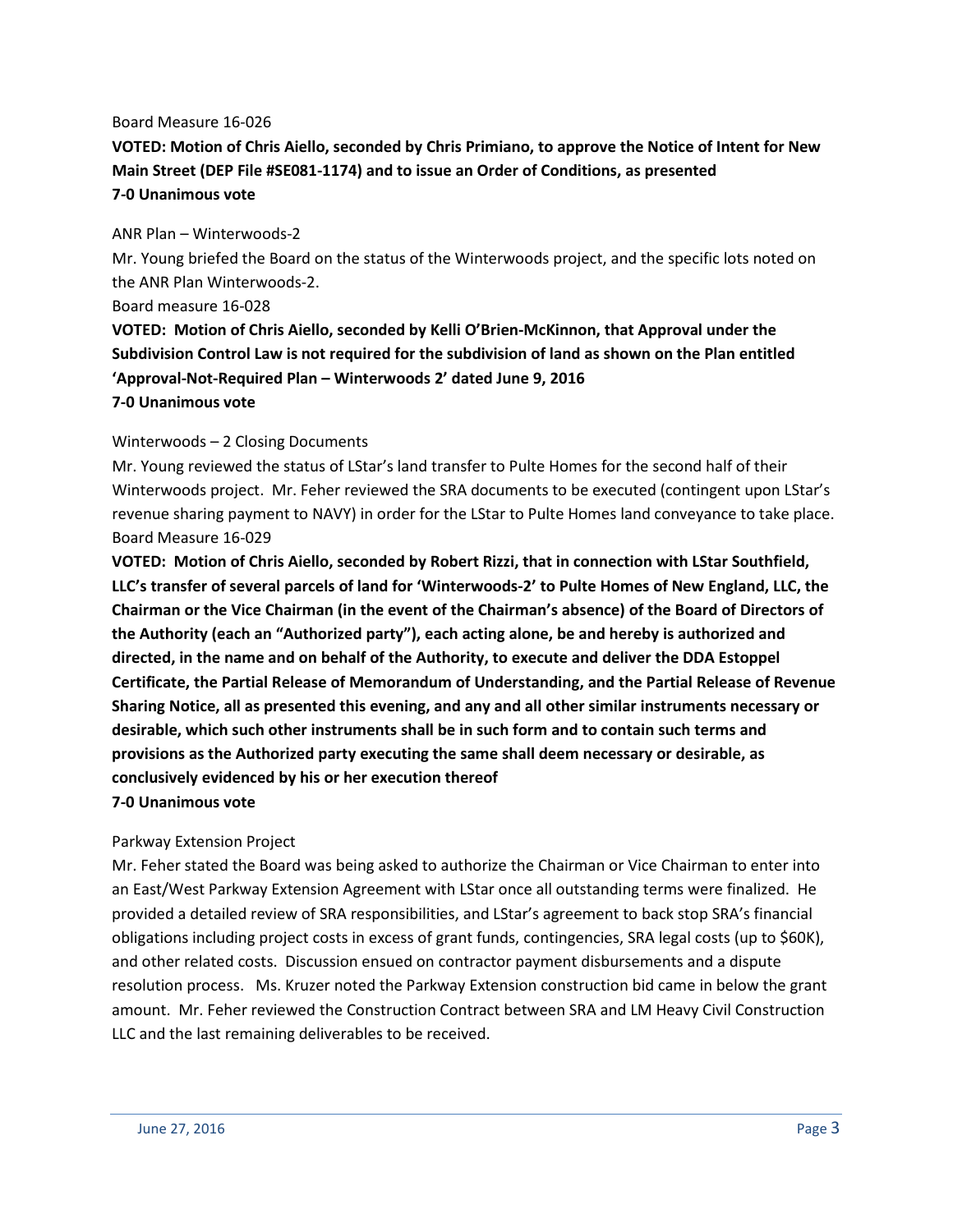#### Board Measure 16-030

**VOTED: Motion of Robert Rizzi, seconded by Steve LeMott, to authorize the execution and delivery by the Chairman or the Vice Chairman (in the event of the Chairman's absence) of the Board of Directors of the Authority (each an "Authorized party"), each acting alone, of any and all documents necessary for the construction of the East-West Parkway Extension Project, including, but not limited to the following documents in form and substance substantially the same as those documents presented to the Authority at this meeting: (i) Construction Contract with LM Heavy Civil Construction LLC; and (ii) East-West Parkway Extension Agreement with LStar Southfield, LLC. All such documents are to be in such final form and to contain such terms and provisions as the Chairman and/or Vice Chairman executing the same shall deem necessary or desirable, as conclusively evidenced by his or her execution thereof.** 

**To Authorize the execution and delivery by the Chairman or Vice Chairman of the Authority, acting alone, of Notice to Proceed #2 upon the receipt of satisfactory evidence that sufficient funds are available for the proposed work, and after any and all contractor pre-construction deliverables have been received by the Authority, such document to be in such form and to contain such terms and provisions as the Chairman and/or Vice Chairman executing the same shall deem necessary or desirable, as conclusively evidenced by his execution thereof.**

**To adopt, ratify, approve and confirm all actions heretofore taken by the Chairman and/or Vice Chairman of the Authority in connection with the above-referenced resolutions 7-0 Unanimous vote**

#### FY16 Legal Budget

Mr. Bois noted that unpaid legal expenses anticipated through fiscal year end June 30<sup>th</sup> will exceed the budget. An additional \$38K appropriation was needed increasing the FY16 Legal Services budget to \$248K. Discussion ensued on controlling legal costs into the future. Ms. Kruzer would work with Burns & Levinson on this matter.

#### Board Measure 16-031

**VOTED: Motion of Kelli O'Brien-McKinnon, seconded by Chris Aiello, that the Southfield Redevelopment Authority appropriates the sum of \$38K from Free Cash for the funding of additional legal expenditures during Fiscal Year 2016**

# **7-0 Unanimous vote**

# Water and Wastewater Update

Ms. Kruzer noted that an agreement to extend SRA's Phase 1 Water/Sewer Agreement with the Town of Weymouth, until permanent water/sewer service was obtained, was not anticipated in advance of the meeting. Mr. Barry stated technical solutions were still a work in progress and that extending the existing agreement was necessary at this time. Mr. Feher indicated that the final form of the Phase 1 Water/Sewer Agreement was acceptable to the Town of Weymouth.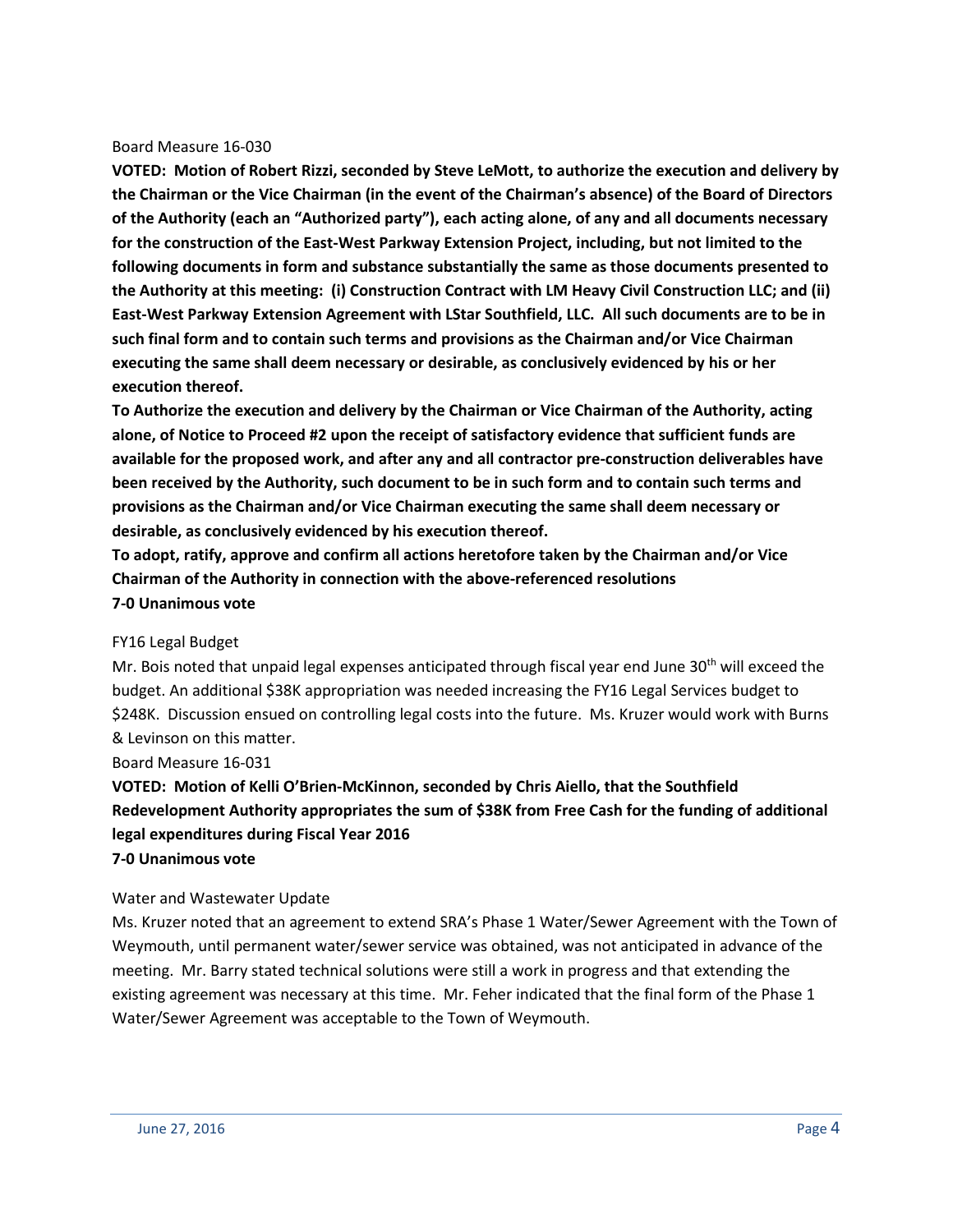#### Board Measure 16-032

**VOTED: Motion of Chris Aiello, seconded by Patricia O'Leary, to authorize the execution and delivery by the Chairman or the Vice Chairman (in the event of the Chairman's absence) of the Board of Directors of the Authority (each an "Authorized party"), each acting alone, of any and all documents necessary between the SRA and the Town of Weymouth for Amendment #3 MOA for Provision of Water and Wastewater Service as presented this evening, and any and all other similar instruments necessary or desirable, which such other instruments shall be in such form and to contain such terms and provisions as the Authorized party executing the same shall deem necessary or desirable, as conclusively evidenced by his or her execution thereof**

# **7-0 Unanimous vote**

# FY17 Water/Sewer Budget

Mr. Bois noted the FY17 Enterprise Budget was based on the previous year's budget and reflected the increased purchase of water for the new residents anticipated to come on line this year. Ms. O'Leary was informed that vehicle expenses were shared between the General Fund and Enterprise Fund; and that no capital purchases were made this year.

Board Measure 16-022

**VOTED: Motion of Robert Rizzi, seconded by Patricia O'Leary, that the Southfield Redevelopment Authority raise and appropriate the sum of \$625,000 to provide for all the expenses for the operation and maintenance of the Southfield Redevelopment Authority's Water and Sewer Enterprise Fund for fiscal year 2017 with water rates set at \$15.75 residential and \$23.765 commercial 7-0 Unanimous vote**

# Status Reports

Agreement Workgroup – Ms. Kruzer thanked Legal Counsel, the Board and Staff for the completion of the Parkway Management and Construction Agreements.

The Acting Chairman appointed Mr. LeMott and Mr. Primiano to a Personnel Workgroup to complete salary discussions with Staff.

Water and Sewer Workgroup – There was no further update at this time. Parkway and Navy Workgroup – There was no further update at this time. Master Plan Workgroup – Mr. Primiano will coordinate a date and time for the July group session.

Staff – Mr. Young noted that a Conservation Commission Public Hearing for Rte. 18 improvements would take place at the July  $11<sup>th</sup>$  Board meeting. Mr. Bois stated he would provide FY17 contracts for Board signatures at the July  $11<sup>th</sup>$  meeting.

LStar – Mr. Barry thanked the Board for completing the Parkway Management and Construction Agreements, and invited Peter Forman to give an update. Mr. Forman stated that the Chamber was in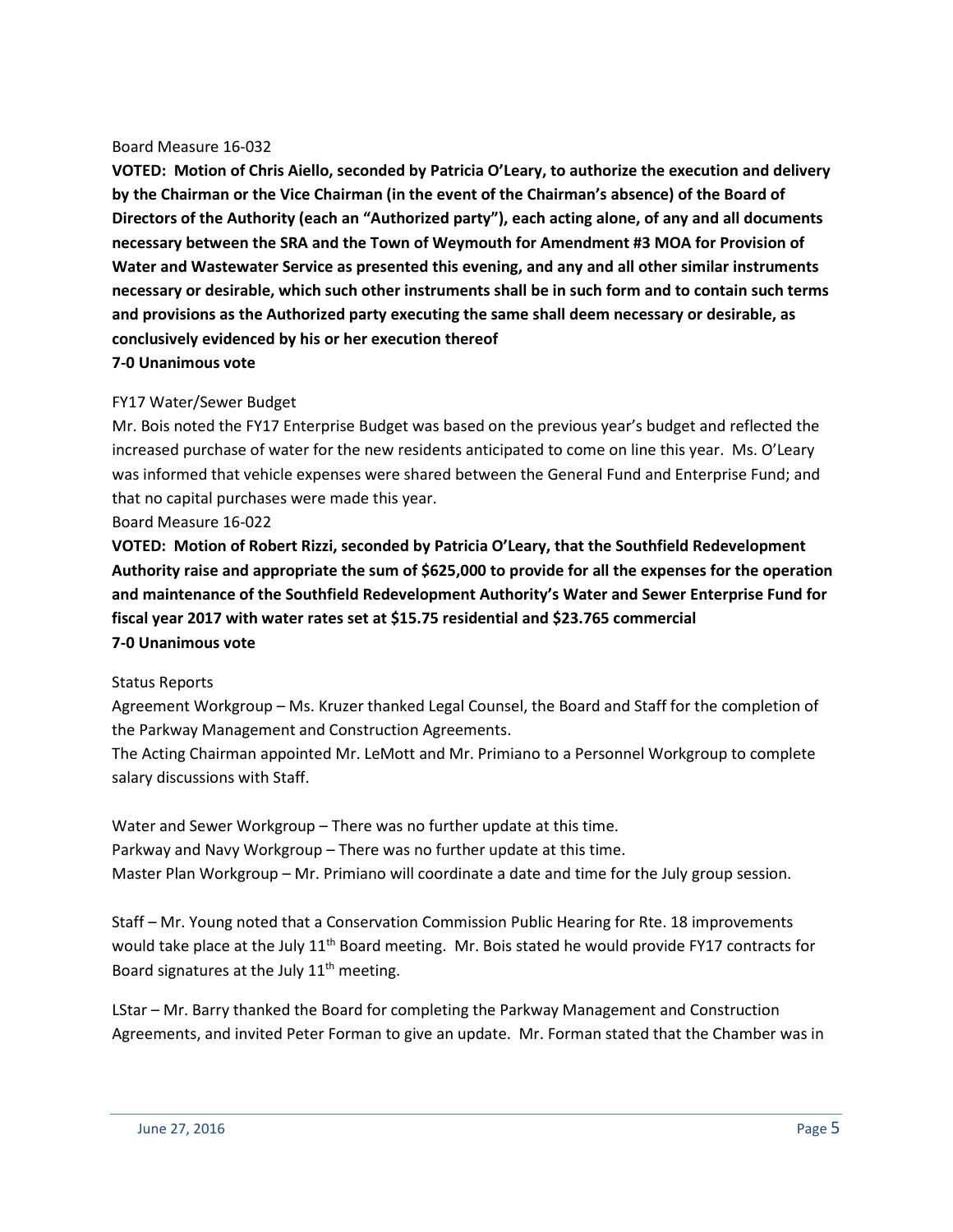the process of electing Anthony Agnitti to the SRA Board of Directors; he would most likely be in place for the July  $11<sup>th</sup>$  meeting.

Topics Not Reasonable Anticipated by the Chairman 48 hours in advance of the Meeting

Vice Chair Position

The Acting Chairman indicated that in the absence of a Vice Chairman that the Authority should have the current Clerk fill the acting role, and noted that Roberts Rules was silent as to placing the Clerk in the next position.

Board Measure 16-034

# **VOTED: Motion of Kelli O'Brien-McKinnon, seconded by Robert Rizzi, that in the absence of a Vice Chairman, the Clerk will fill the acting role**

# **7-0 Unanimous vote**

# Quitclaim Deed to LStar

Mr. Young stated that the Quitclaim Deed was reviewed on short notice and prepared for the Board for the conveyance of property formerly within the Parkway Extension layout back to LStar. The Directors were informed that the transfer from LStar to Corcoran was expected to occur before the next Board meeting. Ms. O'Leary was informed that additional sliver takings along the Parkway would most likely occur going forward.

Board Measure 16-033

**VOTED: Motion of Chris Primiano, seconded by Patricia O'Leary, that in connection with the Authority's property transfer consisting of two parcels, Parcel No. 3-1-T and Parcel No. 4-2-T, to LStar Southfield LLC; for nominal consideration; the acting Chairman, Lyndsey Kruzer, is authorized and directed in the name and on behalf of the Authority, to execute and deliver the Quitclaim Deed, to contain such terms and provisions as the authorized party executing the same shall deem necessary or desirable, as conclusively evidenced by her execution thereof**

# **7-0 Unanimous vote**

# Public Comments

Mrs. Parsons, Rockland, was informed that the new Personnel Workgroup would collect information and report to the Chairman, and would not post public meetings.

Mr. Galluzzo, East Bridgewater, was informed that the New Main Street would be approximately 2,000 linear feet, and Mr. Barry stated that allowing the end developers to finish the sidewalks made for a better sale opportunity.

# **VOTED: Motion of Chris Aiello, seconded by Robert Rizzi, to adjourn the meeting 7-0 Unanimous vote**

The meeting ended 8:40pm